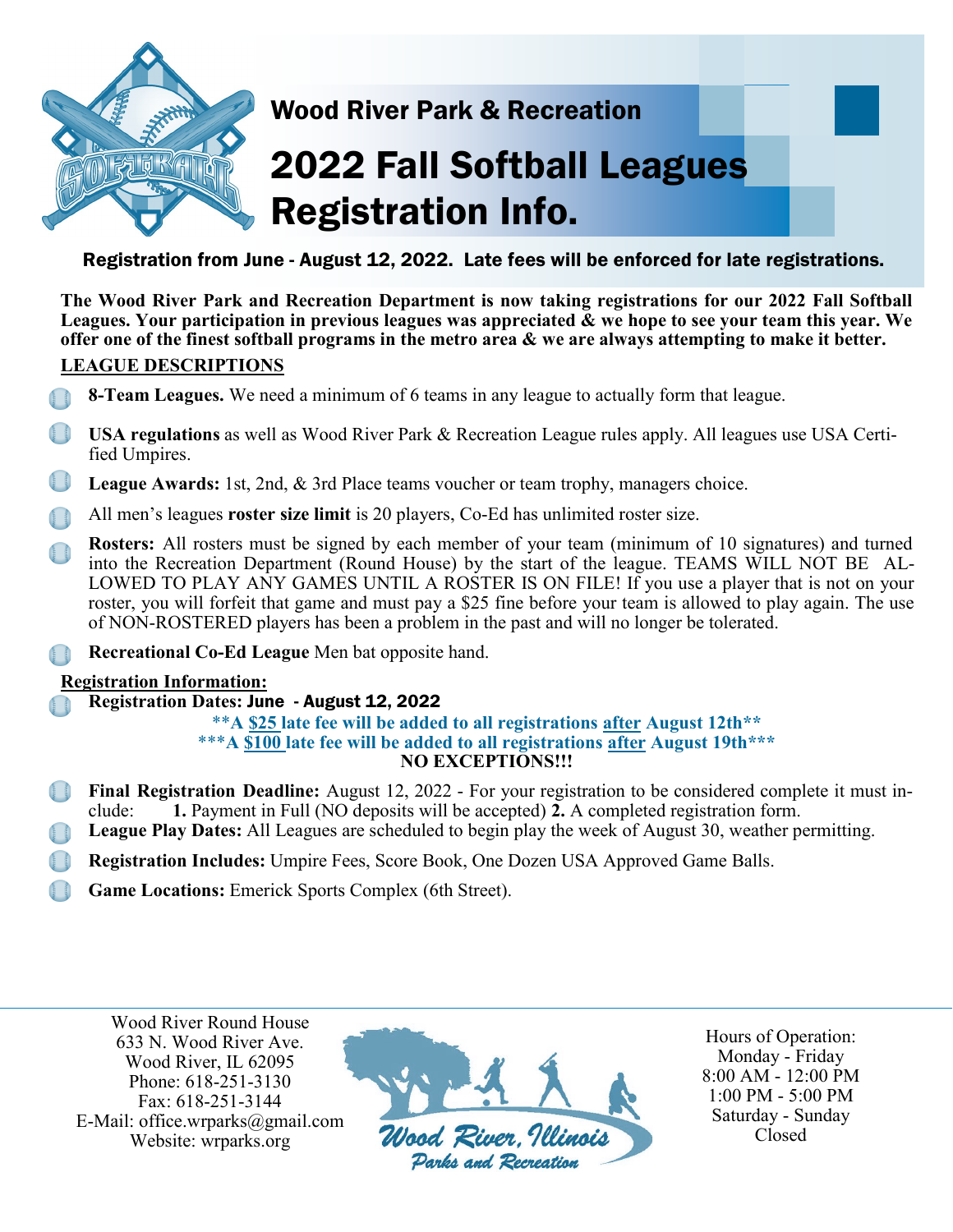

### Wood River Park & Recreation

# 2022 Fall Softball Leagues Registration Info.

## **\*\*\*ATTENTION\*\*\***

### **DUE TO REGISTRATION COMPLICATIONS IN THE PAST, ALL REGISTRATIONS MUST BE TURNED IN BEFORE THE DEADLINE AS WE ARE STRONGLY ENFORCING LATE FEES.**

### **Fall Leagues & Fees**

| <b>League Name</b>                          |                      | Fee   |
|---------------------------------------------|----------------------|-------|
| <b>Monday Men's Open</b><br>(2 Umpires)     | $(14 \text{ games})$ | \$550 |
| <b>Wednesdays Men's Open</b><br>(2 Umpires) | $(14 \text{ games})$ | \$550 |
| <b>Thursday Co-Ed Open</b><br>(1 Umpire)    | $(7 \text{ games})$  | \$325 |
| <b>Friday Men's Open</b><br>(2 Umpires)     | $(14 \text{ games})$ | \$550 |

**Registration Dates:** June - August 12, 2022

\*\***A \$25 late fee will be added to all registrations after August 12th\*\*** \*\*\***A \$100 late fee will be added to all registrations after August 19th\*\*\* NO EXCEPTIONS!!!**

### **RAINOUTS**

**Rainouts will be made up for three weeks after the regular league season on regular league nights. After that, games might be played another night or on weekends until the season is completed.** 

![](_page_1_Picture_11.jpeg)

Wood River Round House 633 N. Wood River Ave. Wood River, IL 62095 Phone: 618-251-3130 Fax: 618-251-3144 E-Mail: office.wrparks@gmail.com Website: wrparks.org

![](_page_1_Picture_13.jpeg)

Hours of Operation: Monday - Friday 8:00 AM - 12:00 PM 1:00 PM - 5:00 PM Saturday - Sunday Closed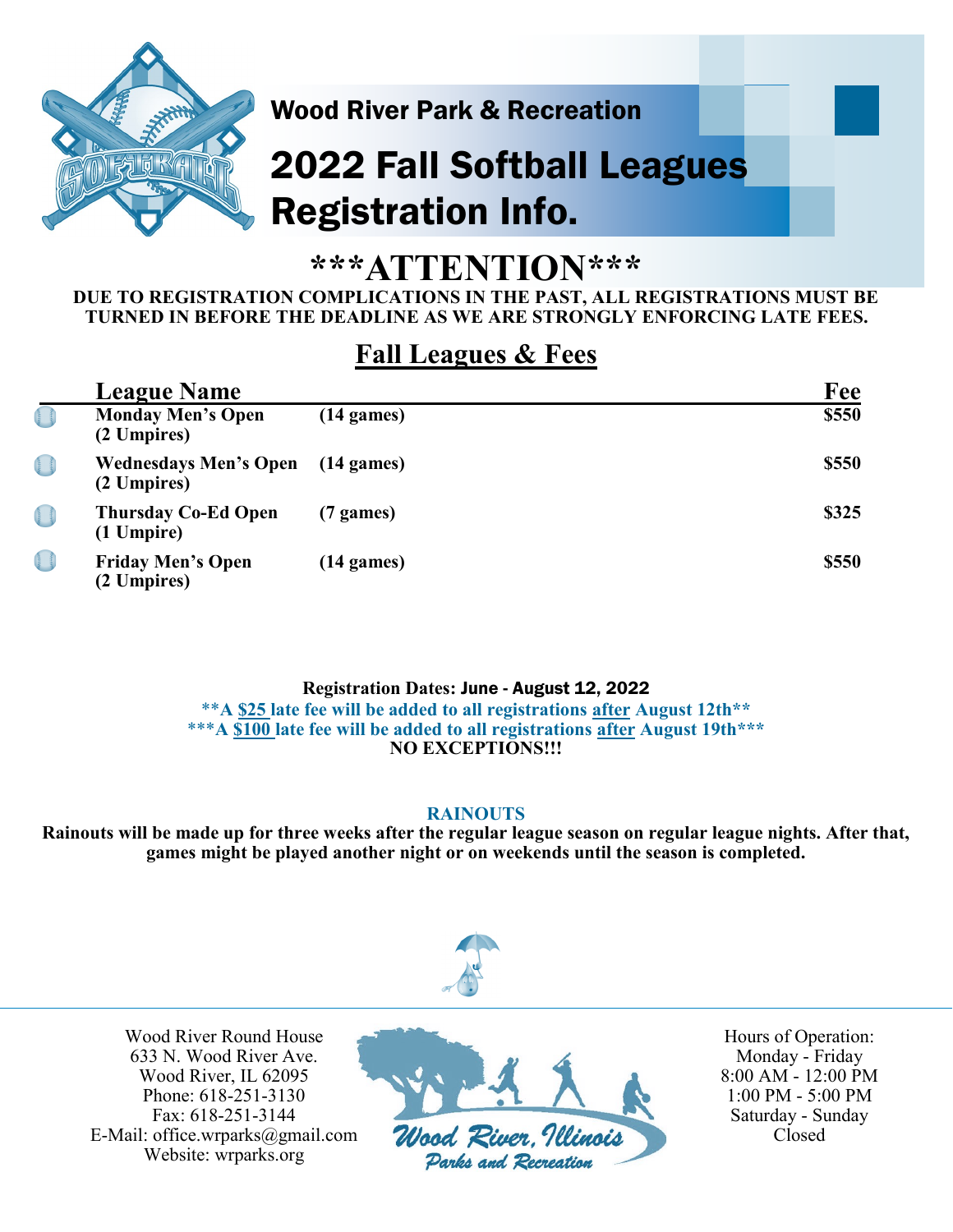![](_page_2_Picture_0.jpeg)

## Wood River Park & Recreation

## 2022 Fall Softball Registration Form

**\*\*\*ATTENTION\*\*\*** 

**Registration Dates:** June —August 12, 2022

\*\*A **\$25** late fee will be added to all registrations after August 12th\*\* \*A **\$100** late fee will be added to all registrations after August 19th\* **NO EXCEPTIONS!!!**

| <b>League Name:</b> |                      |                |  |
|---------------------|----------------------|----------------|--|
| <b>Team Name:</b>   |                      |                |  |
|                     |                      |                |  |
|                     |                      |                |  |
|                     | City:                | $\mathsf{Zip}$ |  |
|                     |                      |                |  |
|                     |                      |                |  |
|                     | E-mail Address _____ |                |  |

**\*\*\*\*I understand that for the mutual protection of all clubs entered, to ensure fulfillment of the schedule and proper conduct of players & management, an entry fee shall be levied.**

**Manager's Signature:**\_\_\_\_\_\_\_\_\_\_\_\_\_\_\_\_\_\_\_\_\_\_\_\_\_\_\_\_\_\_\_\_\_\_\_\_\_\_\_\_\_\_\_\_\_\_\_\_

Make all checks payable to: Wood River Parks & Recreation

For office use only: Date: **Amt. Paid Received by:** Hours of Operation: Wood River Round House Monday - Friday 633 N. Wood River Ave. 8:00 AM - 12:00 PM Wood River, IL 62095 1:00 PM - 5:00 PM Phone: 618-251-3130 Saturday - Sunday Fax: 618-251-3144 Wood River, Illinois Closed E-Mail: office.wrparks@gmail.com Parks and Recreation Website: wrparks.org